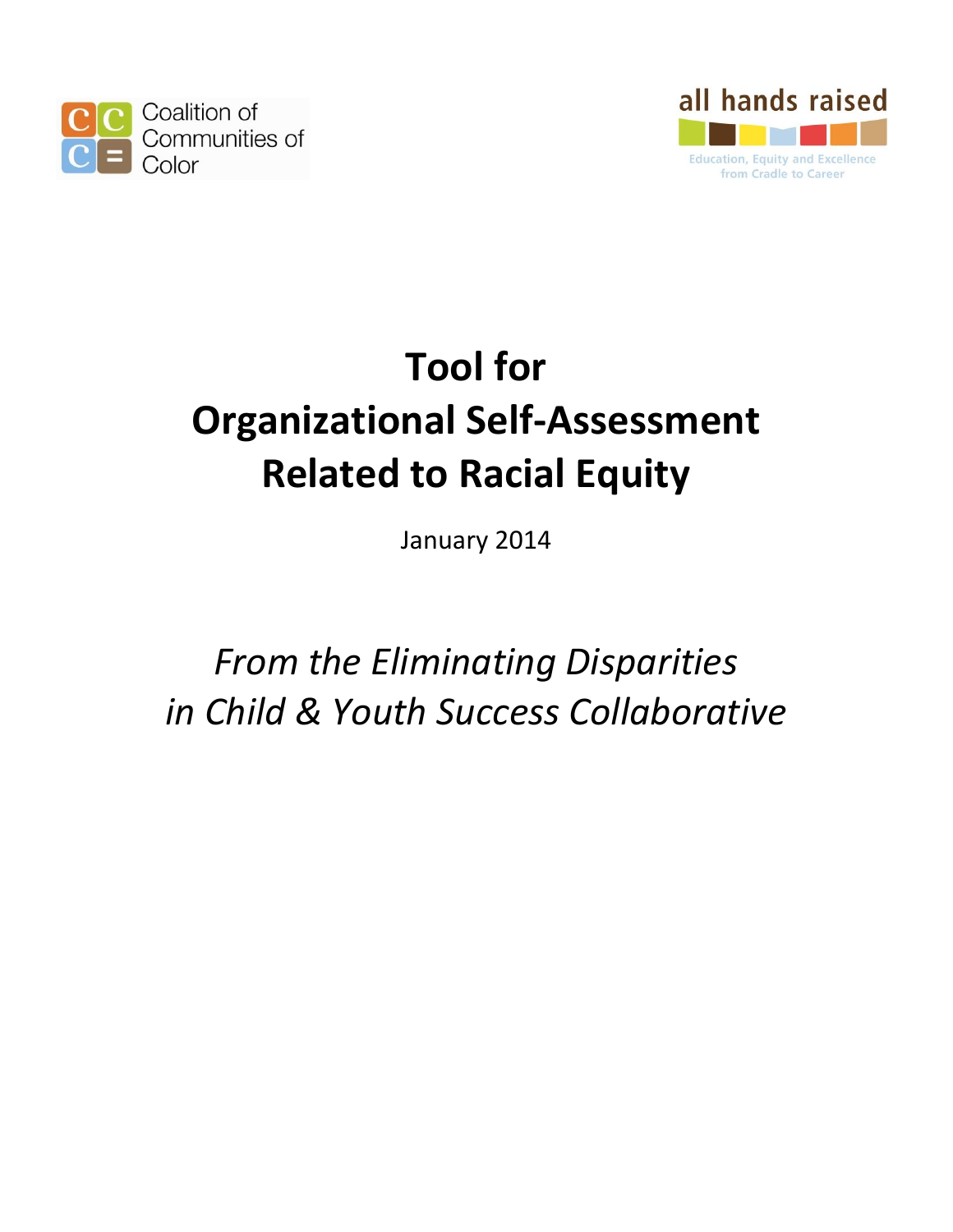



August 6, 2013

Re: Tool for Organizational Self-Assessment Related to Racial Equity

Dear Friends and Fellow Leaders,

On behalf of the Coalition of Communities of Color and All Hands Raised, we are pleased to present the enclosed Tool for Organizational Self-Assessment Related to Racial Equity. We prepared this tool because we, like you, want to live in a healthy, prosperous community – and because we believe that all our organizations have a role to play in creating an Oregon where race and ethnicity no longer predict an individual's chances for success.

The Tool is designed to help you, as an organizational leader, gather a holistic snapshot of your organizations' practices and policies as they relate to racial equity. The Tool is evidence-based and grounded in the belief that no single organization, program, or strategy will remedy our community's inequities.

We believe that lasting change will result when organizations across our community 1) publicly commit to racial equity; 2) self-assess their current work as it relates to racial equity; and 3) build a plan to strengthen and improve in areas that they self-identify, with support from a community of leaders that are also engaged in equity work.

There are two important things for you to know about this process:

- **1) It's flexible and adaptable.** The process is designed for organizations both large and small, including school districts, nonprofits, corporations, foundations, and others. The process will unfold differently in different organizations.
- **2) It's not about right or wrong.** It's about gathering facts and insights about your organization that will be helpful to you as a leader who is driving organizational change. It's about starting from where you are today. And it's ultimately about building your own plan, grounded in your organization's unique assets, commitments, and mission.

Welcome to this next step of the journey. Together, we will arrive at a more equitable future.

Sincerely,

Mr Rudi

Carmen Rubio **Gerald Deloney** 

Carole C. Morse

Carole Morse **Lee Po Cha** 

Hudd Along

Executive Director, Latino Network Director of Program Advancement, Self-Enhancement Inc. Co-Chair, Coalition of Communities of Color Co-Chair, Coalition of Communities of Color

President, PGE Foundation **Associate Director, Immigrant & Refugee Community Organization** Chair, All Hands Raised Immediate Past Chair, All Hands Raised Immediate Past Chair, Coalition of Communities of Color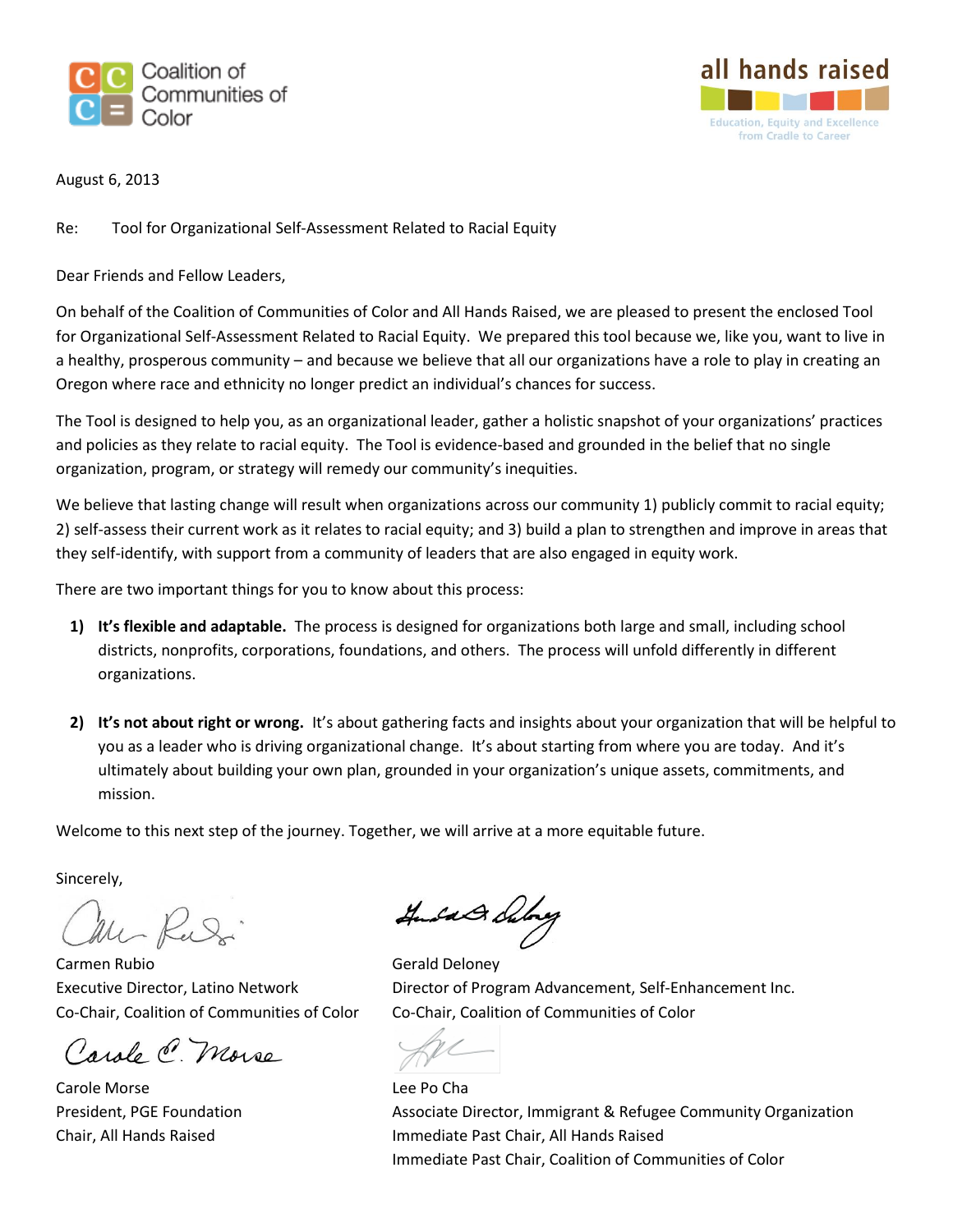#### **Overview**

Welcome to the Tool for Organizational Self-Assessment Related to Racial Equity. The Tool was designed, piloted and refined by the Eliminating Disparities in Child & Youth Success Collaborative. The Collaborative is a cross-sector partnership between local institutions and the communities most impacted by racial inequities, co-convened by the Coalition of Communities of Color as part of the All Hands Raised Partnership. We are committed to ensuring that race ceases to predict future success of children and youth. Collaborative members have committed to a shared agenda that includes completing a self-assessment and implementing an organization-specific equity plan. While the Tool arose out of the work of the Collaborative, we invite any organization to share our journey.

The purpose of the Tool is to

- Help organizations gather baseline data and information in order to self-identify areas for organizational change and improvement, including specific actions and targets that will lead to improved outcomes for children of color.
- Spur dialogue within organizations that leads to greater understanding and commitment to address issues of racial equity.
- Facilitate the sharing of information, resources, mutual support, and improvement tools.
- Build shared accountability across organizations.



#### Why focus on race?

The voices of leaders in our community have led to our focus on racial equity:

"*The persistent disparities facing our communities of color have cost Oregon billions of dollars in lost economic output, and our losses are compounded every year we choose to not directly address the inequities in our communities."* Gregg Kantor, CEO, Northwest Natural & Sarah Mensah, Director of Strategic Planning, Brand Jordan 2013 Co-Chairs of the All Hands Raised Partnership Council

"*More than family income, more than language proficiency, more than disability and giftedness, race is the single most predictive factor in our students' success. In a time of ever-tightening resources it is all too possible for some to portray this equity work as a tradeoff. Instead, I believe that by confronting our biggest shortcomings, we will be more accountable as a community to all our students."*

> Carole Smith, Superintendent, Portland Public Schools Eliminating Disparities in Child & Youth Success Collaborative Member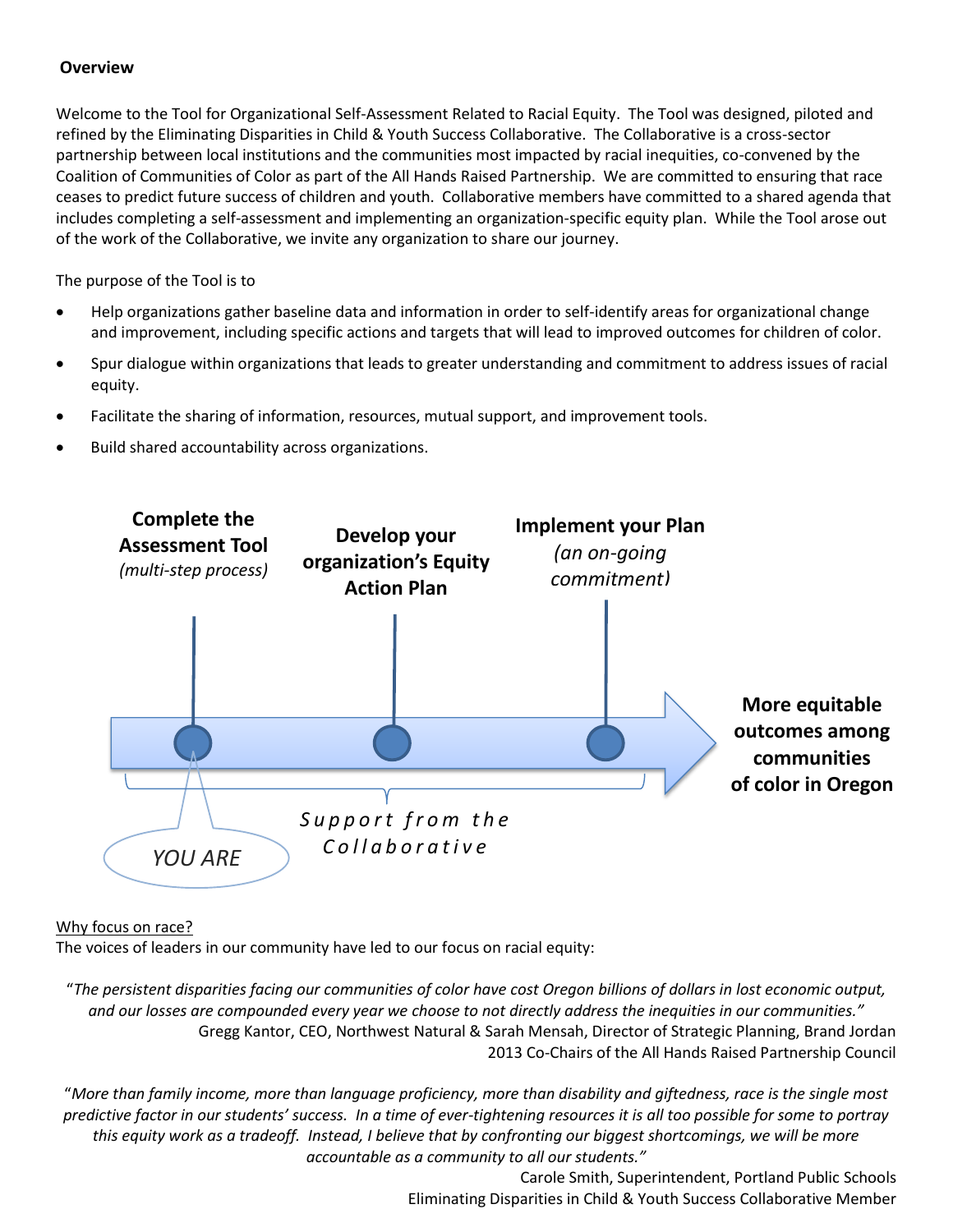#### I**nstructions**

- Meet with a representative of the Collaborative to discuss the process and answer any questions you have.
- Complete the Organizational Readiness Reflection.
- Begin and complete the Assessment Tool between 1-3 months.
	- The Assessment Tool is comprised of a series of questions organized by subject area *and* level of difficulty or depth of the questions. This stepped version offers an organization the option of moving from easier to more detailed narrative questions that require more analysis.
- Call upon Collaborative members with any questions or needed support throughout the process.
- Complete one-page summary of results of tool with strengths, challenges, and 3-5 action areas.
- For additional support or questions, contact Inger McDowell at [ingerm@nayapdx.org](mailto:ingerm@nayapdx.org) or Julia Meier at [juliam@nayapdx.org](mailto:juliam@nayapdx.org)

#### Who should complete the Tool within an organization?

We recommend that the organization's chief executive and senior management team take the lead responsibility for completing the Tool. The chief executive may also opt to appoint a multi-level team to support the process; however, the Tool is not intended as a mechanism for engaging all staff in a given organization. Instead, a thoughtful process of staff engagement may be seen as one possible element of the action plan to be developed following the completion of the Tool. The chief executive should inform and engage the organization's board leadership as appropriate before, during, and/or after completion of the Tool.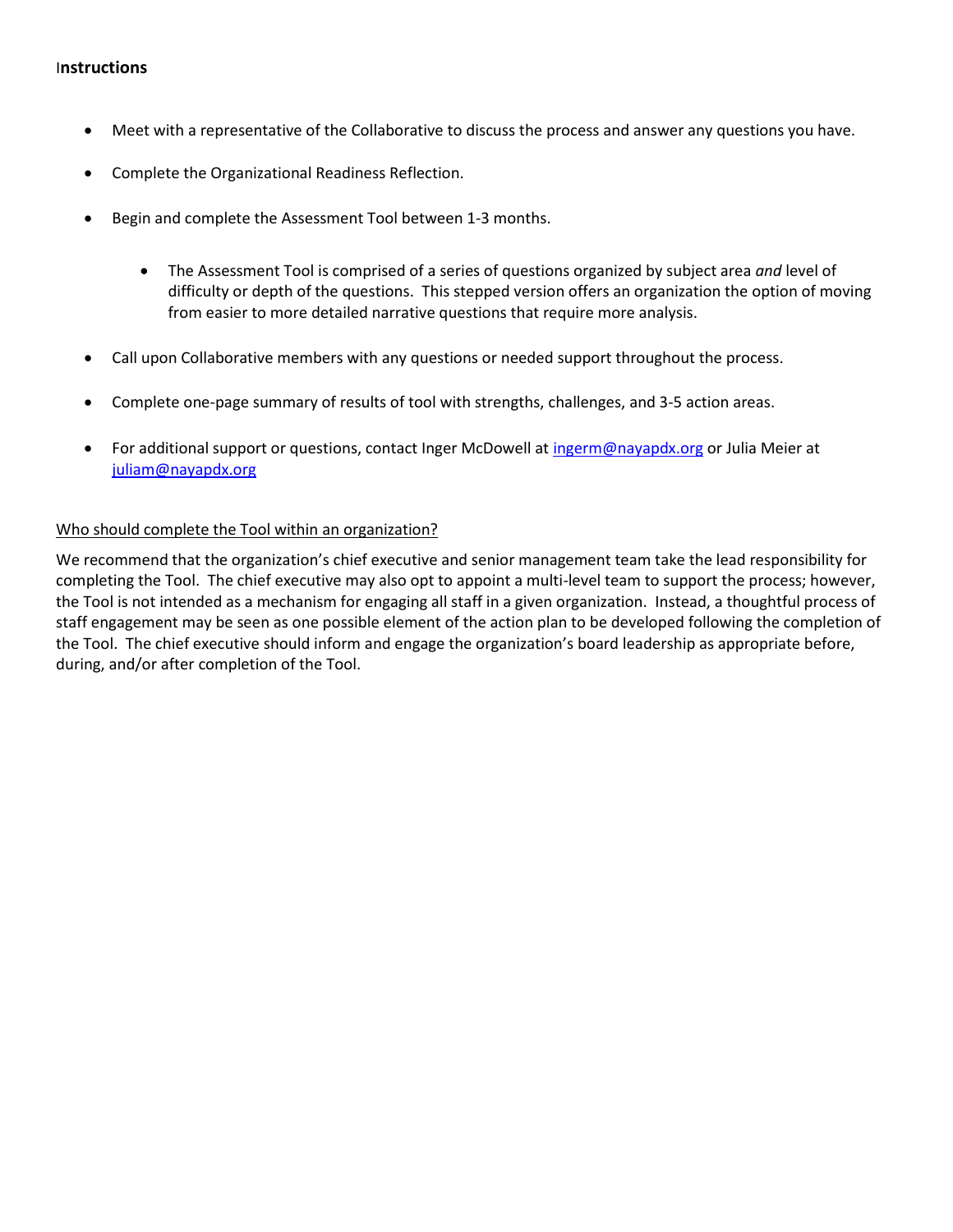# **STEP 1 ORGANIZATIONAL READINESS REFLECTION**

Directions: Fill in the blanks with the number that best describes where your organization is in relation to the organizational characteristics and workforce competencies listed below. Then look at the reflections section for recommendations about next steps.

| Haven't started work in<br>this area yet | Plans exists to use in<br>planning and<br>implementation | This is in place and we have<br>evidence of its use | This is part of our routine,<br>and we model it for<br>others |
|------------------------------------------|----------------------------------------------------------|-----------------------------------------------------|---------------------------------------------------------------|
|                                          |                                                          |                                                     | 4                                                             |

#### **Organizational Characteristics:**

- 1. Institutional commitment to addressing/eliminating racial and ethnic inequities
- 2. Hiring to address racial and ethnic inequities, prioritizing the hiring of employees who represent communities of color, immigrant and refugees
- 3.\_\_\_Structure that supports authentic community partnerships that are empowering and more fluid than hierarchical
- 4. Supporting staff to address racial and ethnic inequities
- 5.\_\_\_Inclusive and culturally-responsive internal communications
- 6.\_\_\_ Institutional support for innovation to better meet the organization's mission
- 7.\_\_\_Creative use of categorized funds that (supporting programs/policies vital to or disproportionately needed by particular disadvantaged racial/ethnic communities)
- 8. Data and planning practices that are accessible to and, as appropriate, driven by community stakeholders, incorporating community narratives and experience.
- 9. Effective and coordinated administrative processes

#### **Workforce Competencies:**

- 1.\_\_\_ Knowledge of racial equity components (e.g. public policy development, advocacy, data practices)
- 2.\_\_\_ Understanding of the social, environmental and structural determinants of racial and ethnic inequities
- 3.\_\_\_ Knowledge of affected community (can be developed by building and maintaining authentic relationships with communities of color, analysis of community-driven data, etc.)
- 4. Courageous leadership that is consistent around applying a racial equity lens and understanding of power and privilege
- 5.\_\_\_ Community organizing and engagement skills ( community organizing skills based on the principles and practices espoused by communities of color, immigrants and refugees)
- 6.\_\_\_ Problem-solving abilities
- 7.\_\_\_ Cultural responsiveness and humility

**Reflections:** If you notice that your answers tend toward the one and two range, we recommend that you next complete The First 20 Questions. If you notice that your answers tend toward the three and four range, we recommend that you next complete the entire Organizational Self-Assessment Tool.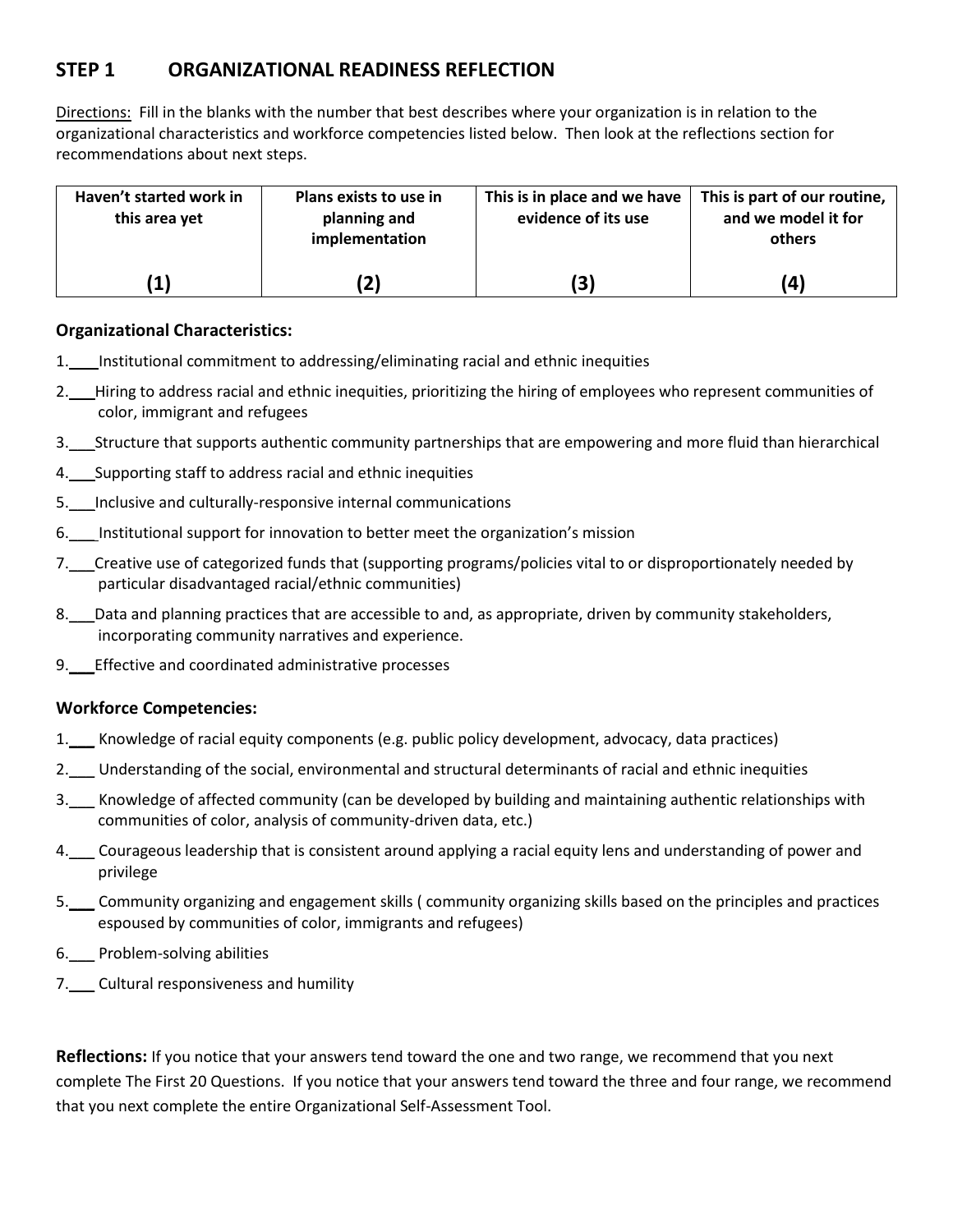# **STEP 2 THE FIRST 20 QUESTIONS**

Directions: Please answer the questions below. Put a "Y," "N" or "?" in the blank to indicate yes, no, I don't know.

#### **Organizational Commitment, Leadership & Governance**:

- 1. Has your organization made a public commitment to racial equity?
- 2. Does your organization have a mission statement that incorporates racial equity?
- 3.\_\_\_\_\_Does your organization have an internal structure whose goal is to address issues of racial equity, for example an equity committee?
- 4.\_\_\_\_\_Do you collect the racial, ethnic and linguistic makeup of your board?

#### **Racial Equity Policies & Implementation Practices:**

- 5.\_\_\_\_\_Does your organization have a racial equity policy?
- 6.\_\_\_ \_\_Does your organization have a written racial equity plan with clear actions, timelines, people responsible for each action, indicators of progress and processes for monitoring and evaluation?

#### **Organizational Climate, Culture & Communications**

7. Does your organization visibly post materials in languages other than English?

#### **Service-Based Equity**

- 8. Do you collect racial, ethnic and linguistic data on your clients or constituents?
- 9.\_\_\_\_\_Do you provide language interpreter/translator services for people who speak languages other than English?

#### **Service-User Voice & Influence**

10. Do you collect data on service-user or constituent satisfaction with your organization regarding racial equity?

#### **Workforce Composition & Quality**

- 11. Do you collect the racial, ethnic and linguistic makeup of your workforce?
- 12. Does your organization have written procedures to increase the recruitment, retention and promotion of people of color?
- 13. Does your organization have an internal structure or position dedicated to promoting workforce diversity?
- 14. Are racial equity and cultural competency training and capacity building made available to your workforce?

#### **Community Collaboration**

- 15.\_\_\_\_ Does your organization have formal partnerships with organizations of color?
- 16. Does your organization allocate resources for engagement and outreach in communities of color?

#### **Resource Allocation & Contracting Practices**

- 17. Does your organization have a Minority, Women & Emerging Small Business (MWESB) policy?
- 18. Does your organization routinely collect data on MWESB utilization?

#### **Data, Metrics & Continuous Quality Improvement**

- 19. Does your organization have a written policy or formal practice regarding the collection of race and ethnicity data?
- 20.\_\_\_\_Does your organization meet regularly with leaders from communities of color specifically to discuss racial equity within your organization?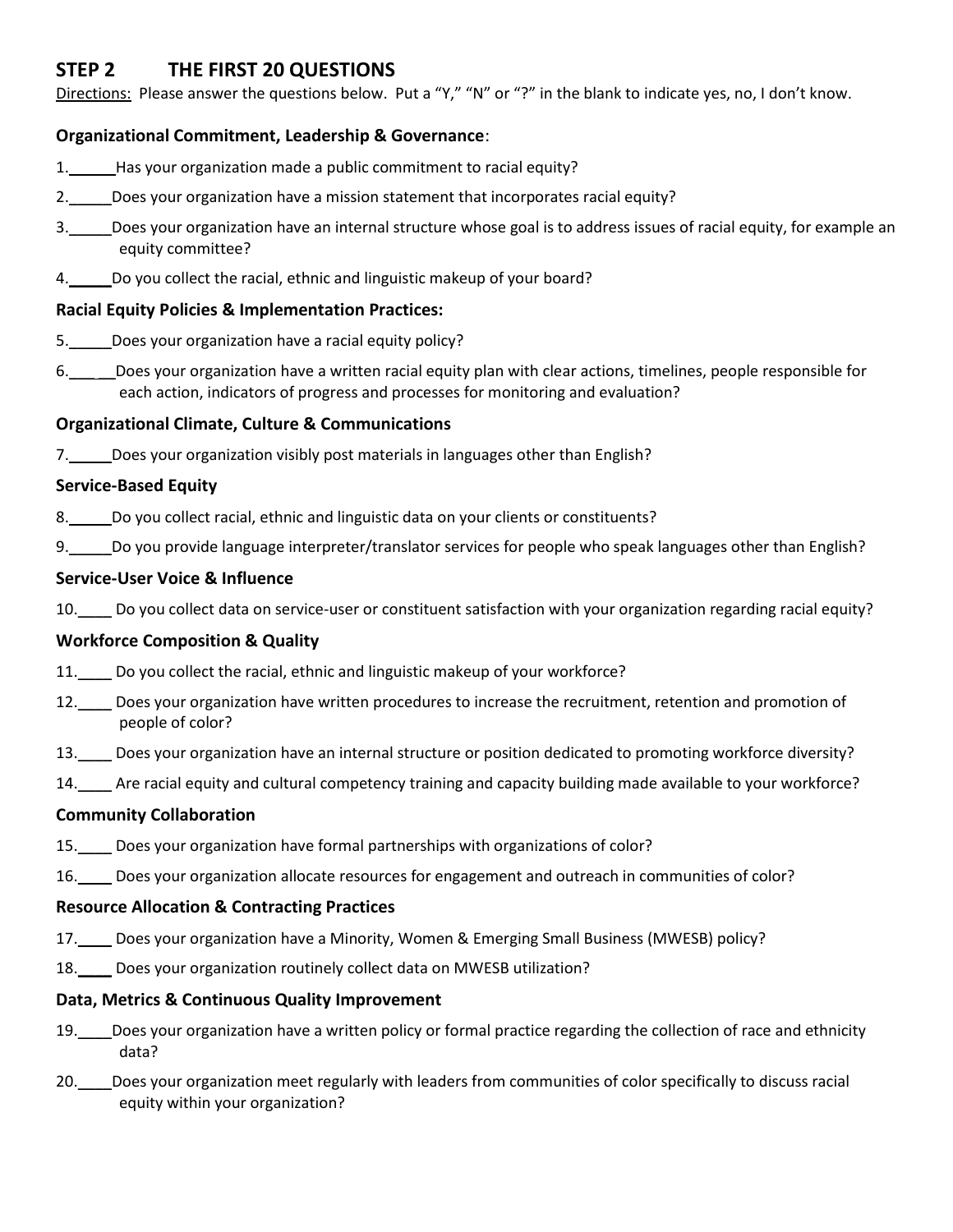# **STEP 3**

Directions: Please answer the questions below. Put a "Y," "N" or "?" in the blank to indicate yes, no, I don't know.

#### **Organizational Commitment, Leadership & Governance**:

- 1. \_\_\_\_Is advocacy on behalf of racial equity seen as part of the organization's work?
- 2. Does the organization have a systematic review of racial equity? (Refers to a planned and periodic gathering of facts and governing body discussion with community participation regarding the implications of the facts for the organization).

#### **Racial Equity Policies & Implementation Practices:**

3.\_\_\_\_\_ If you have developed, or are developing, a written racial equity policy and/or plan, were representatives, or are representatives, from communities of color participants in development?

#### **Organizational Climate, Culture & Communications**

- 4. Are there visible signs of your organization's commitment to racial equity in your primary physical location, e.g. signage that states your commitment and/or physical representation of diverse communities?
- 5.\_\_\_\_\_ Do you encourage or support difficult conversations about race in a safe, confidential, private space?
- 6.\_\_\_\_\_ Are organizational materials assessed for racial bias and reviewed to ensure reflection of your community's diversity?

#### **Service-Based Equity**

7. Do you collect race and ethnicity data on each of the following:

- \_\_\_ those who request service
- \_\_\_ those who receive service
- \_\_\_ those referred for specific interventions
- \_\_\_ those who succeed and those who don't in your programs/services/schools?
- 8. When you make evidence-based decisions regarding communities of color (either collectively or as individual communities) do you review the decision with the impacted community?

#### **Service-User Voice & Influence**

9.\_\_\_\_ If you collect data on service-user or constituent satisfaction with your organization regarding racial equity, do you share the findings with communities of color?

#### **Workforce Composition & Quality**

- 10. Are racial justice knowledge, skills and practices incorporated into performance objectives (such as job descriptions and work plans) and appraisals/evaluations for staff?
- 11.\_\_\_\_Do performance appraisals/evaluations include progress on racial equity and cultural competency goals?
- 12. Are there effective formal and informal complaint procedures for staff regarding race-related complaints?
- 13.\_\_\_\_ Is your organization unionized?
- 14. If you are subject to Title VI (which prohibits discrimination on the basis of race, color, and national origin in programs and activities receiving federal financial assistance), has the federal government ever found your organization non-compliant?
- 15. Are racial equity and cultural competency training voluntary or mandatory?
- 16.\_\_\_\_ Do communities of color in your area participate in the development and evaluation of racial equity and/or cultural competency trainings available for your staff?

#### **Community Collaboration**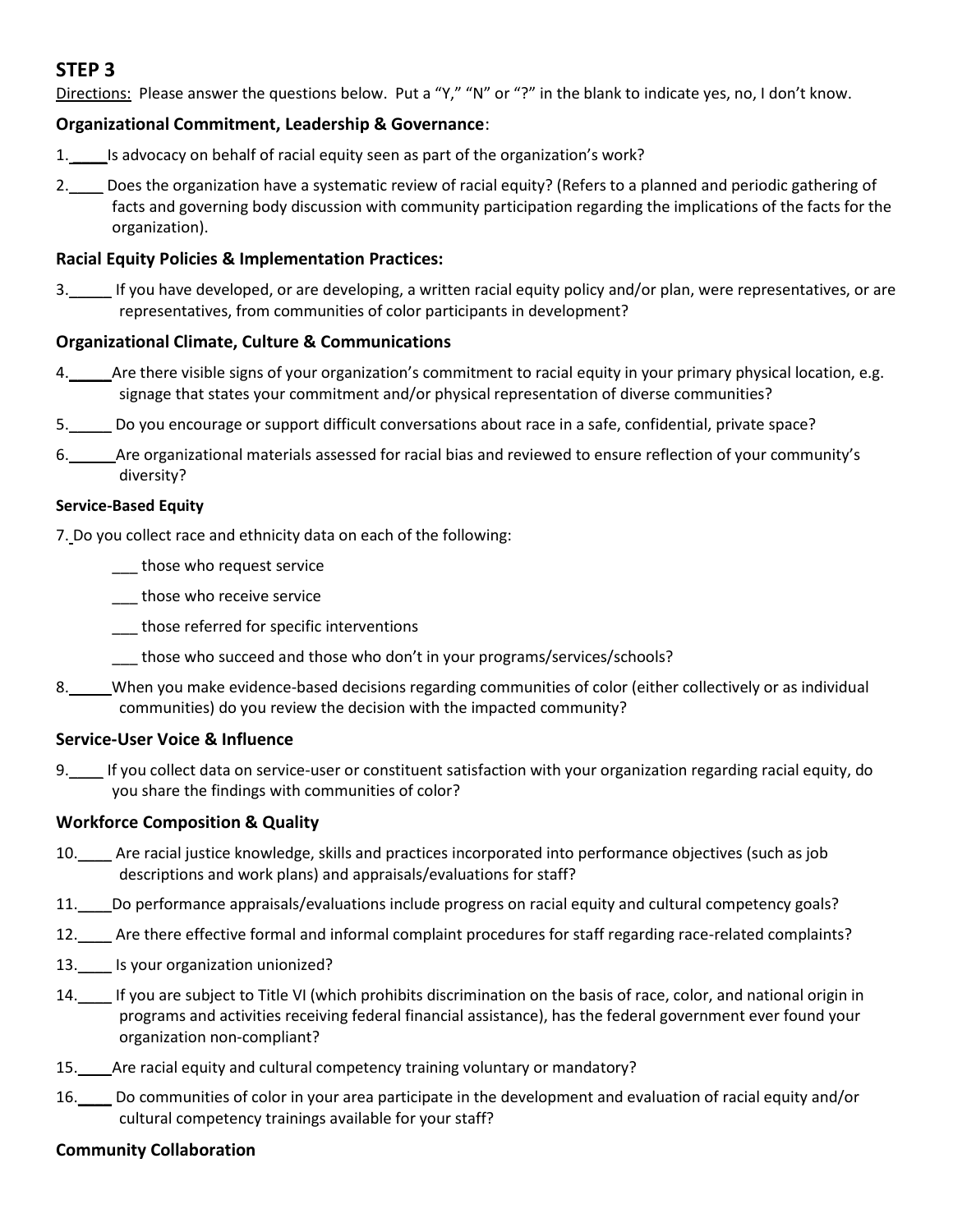17.\_\_\_\_ Do you have a method in place to assess the overall satisfaction of communities of color with your organization?

#### **Resource Allocation & Contracting Practices**

18.\_\_\_\_ If your organization has equity practices and policies, do you require your vendors and contractors to adhere to the same practices and policies?

#### **Data, Metrics & Continuous Quality Improvement**

- 19. If you collect race and ethnicity data (either workforce or constituency), are you able to disaggregate your data into the following communities: African, African American, Asian, Pacific Islander, Latino, Native American and Slavic?
- 20. Fyou collect race and ethnicity data, are individuals able to self-identify their race and ethnicity?
- 21. Fyou collect race and ethnicity data, are individuals allowed to designate multiple races and/or ethnicities?
- 22.\_\_\_ Do you reveal race and ethnicity data in a way that is accessible to your staff?
- 23. Do you reveal race and ethnicity data in a way that is accessible to the public?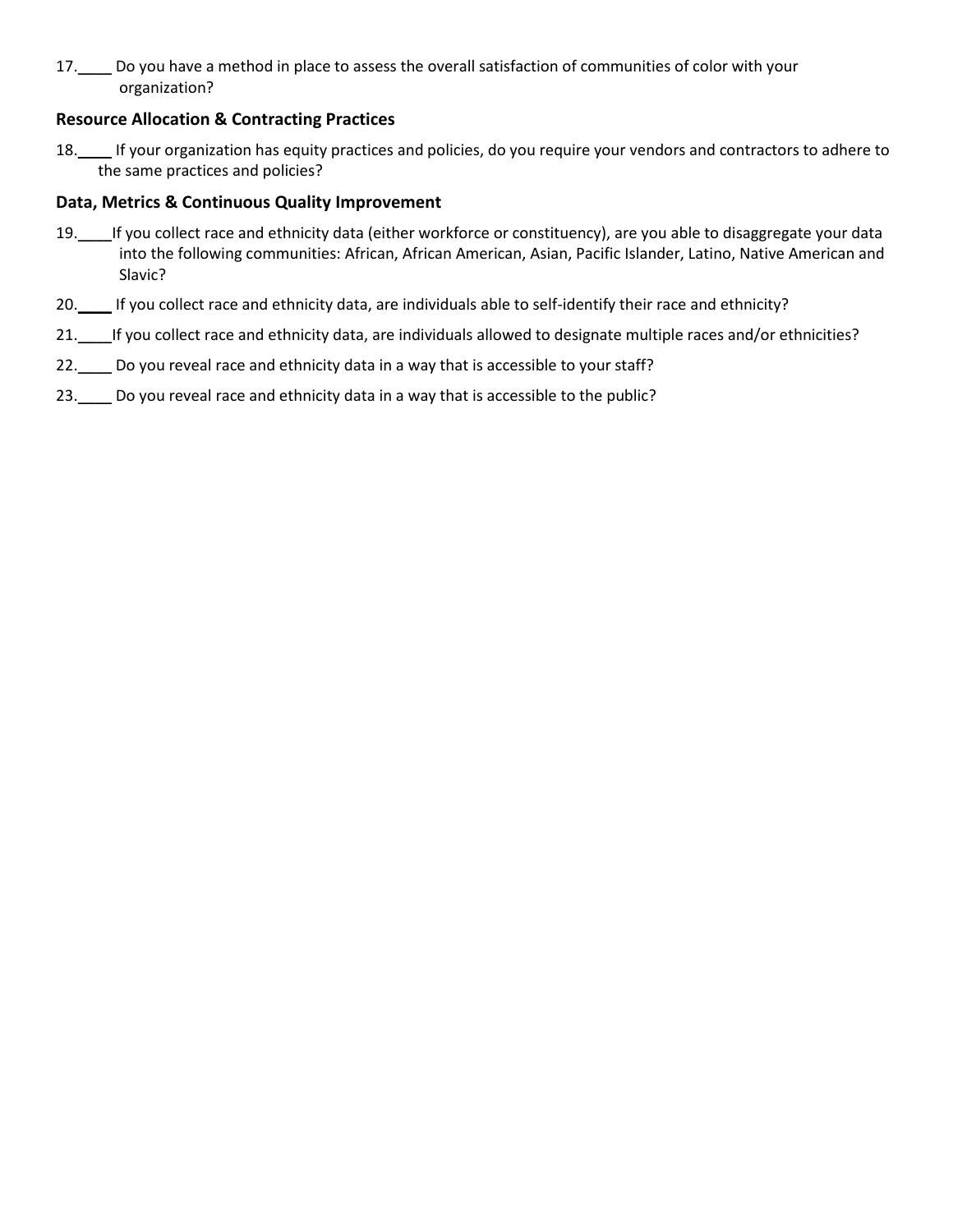# **STEP 4 QUESTIONS** (short answer)

#### **Organizational Commitment, Leadership & Governance**:

- 1. If you organization has made a public commitment to racial equity, please describe how the commitment was made and who made it.
- 2. If you organization has an internal structure, e.g. an equity committee, responsible to addressing racial equity, please describe the structure including its scope of work and composition.

#### **Racial Equity Policies & Implementation Practices:**

3. If you have a written racial equity policy and/or plan, how are communities of color incorporated into ongoing implementation efforts?

#### **Organizational Climate, Culture & Communications**

- 4. Describe your organization's primary physical space and what it may communicate to diverse stakeholders. Is it welcoming and accessible? Consider the use of height, open spaces, natural or artificial light, art, signage and visual representations.
- 5. Describe whether, and how, the organization's entrance area is welcoming and supportive of diverse individuals and families, e.g. is there comfortable seating and supports for those with children.
- 6. Please provide a couple of examples of how your organizational meetings are conducted in a manner that supports equity and inclusion, and values diverse ways of speaking, thinking, debating, reflecting and making decisions.
- 7. What practices or structures does the organization have in place to support employees of color, e.g. mentoring, employee support groups, comprehensive orientations? Are there supports for employees of color to move into positions with low diversity?
- 8. How does your organization market, brand and/or message your equity initiatives?

#### **Service-Based Equity**

9. Please provide a couple of examples of how race and ethnicity service-user data has informed your service delivery practices and decision-making regarding services.

10. How do you ensure that language services (translation/interpretation) are adequately aligned with community needs?

#### **Service User Voice & Influence**

11. Please list organizational structures that ensure service-user participation by communities of color (e.g. service delivery, evaluation, quality improvement, hiring practices, performance appraisals, service-user satisfaction).

#### **Workforce Composition & Quality**

- 12. If your organization is unionized, please describe the role of the union in promoting workforce diversity.
- 13. Please list your organization's key priorities related to cultural and linguistic competencies for staff and leadership.

#### **Community Collaboration**

- 14. In what ways are communities of color formally recognized as key stakeholders in organizational decision-making?
- 15. How do you ensure that your community engagement practices with communities of color are culturally-appropriate for particular communities of color? Please include some specific practices.

#### **Resource Allocation & Contracting Practices**

16. Please provide a couple of examples of how racial justice values influence your organization's investments.

#### **Data, Metrics & Continuous Quality Improvement**

17. Please provide a couple of examples of how race and ethnicity data from within your organization has affected your services, investments or employment practices.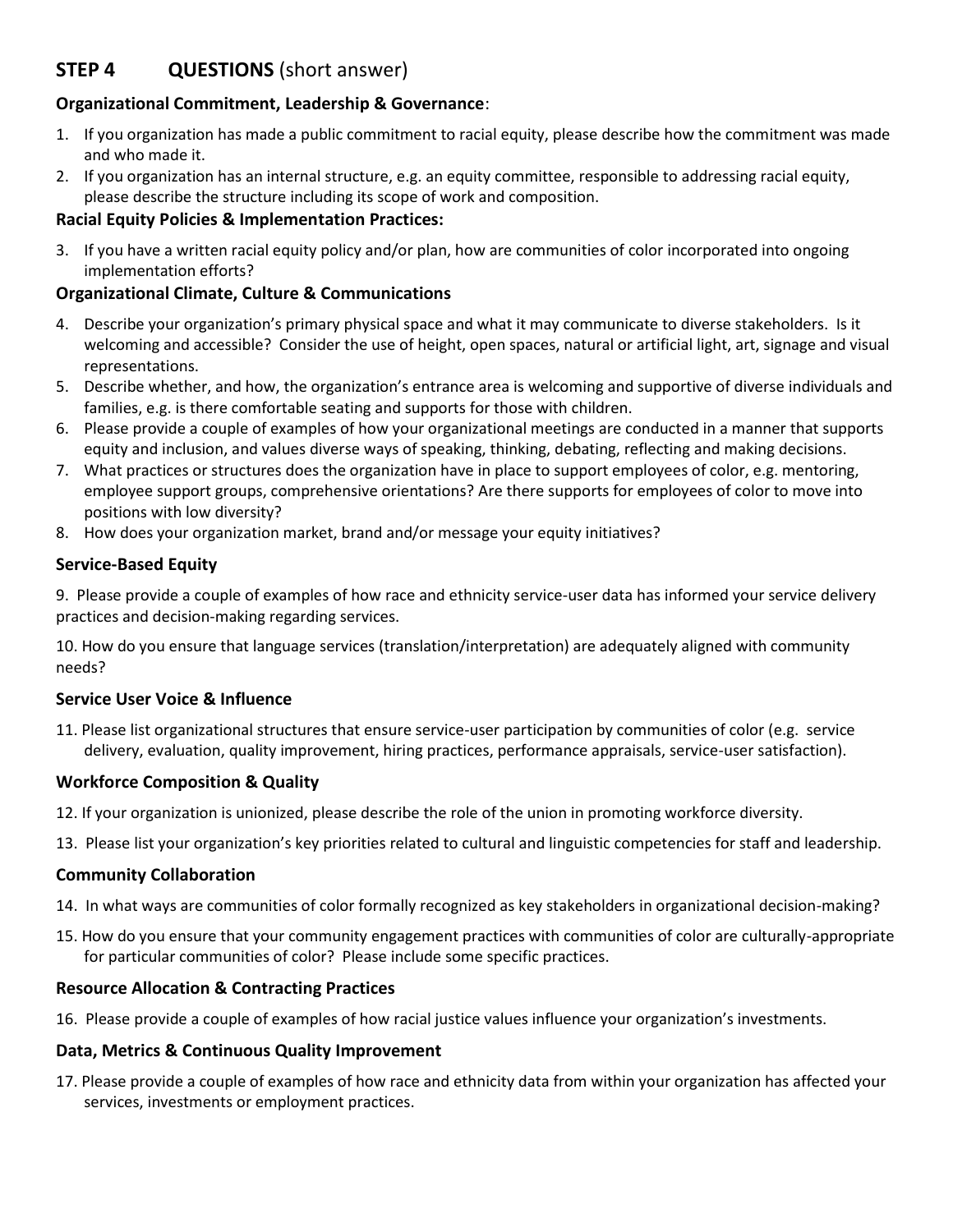# **STEP 5 QUESTIONS** (narratives)

#### **Organizational Commitment, Leadership & Governance**:

- 1. Do the senior leaders of your organizations act consistently around racial equity by, e.g., allocating sufficient resources for equity initiatives, making racial justice a standing agenda item at key meetings, and ensuring people of color are decision-makers? Provide 2-3 specific examples.
- 2. How do you actively engage your union leadership (if applicable) around racial equity efforts?

#### **Racial Equity Policies & Implementation Practices:**

3. If you have a written racial equity policy and/or plan, how does the governing body monitor progress?

#### **Organizational Climate, Culture & Communications**

- 4. How is your organization's internal culture of inclusion and equity communicated? Practices may include noticing barriers to participation, planning that incorporates participation supports, public appreciation of "out loud" interrupting or naming of inequities, and encouragement when difficult topics are surfaced.
- 5. Please describe how the organization actively builds a culture of inclusion and equity.
- 6. What processes and practices intentionally include or exclude community members?
- 7. How does the organization support an authentic and early process for noticing, naming and addressing dynamics of racism within the organization?

#### **Service-Based Equity**

- 7. How do you incorporate goals of service equity and culturally-appropriate service delivery? Provide a couple of examples of how this is codified in policy or implemented in practice.
- 8. Please describe how your organization evaluates the quality and effectiveness of interpretation and translation services it either contracts for or provides.

#### **Service-User Voice & Influence**

9. Please provide a couple of examples of how service user voice of communities of color has influenced your organization.

#### **Workforce Composition & Quality**

- 10. If your organization has an internal structure responsible for workforce diversity (e.g. an officer or office of diversity), please briefly describe the structure or role, and the scope of work.
- 11. How do racial justice and cultural competency goals inform the organization's investments in training and professional development?
- 12. How do you evaluate the effectiveness of racial equity and cultural competency trainings available for staff and leadership?

#### **Community Collaboration**

13. How do you ensure that your organization is responsive to current and emerging issues in communities of color?

14. How does your organization formally collaborate with community-based organizations of color to determine and address your organization's responsiveness to the needs of communities of color?

#### **Resource Allocation & Contracting Practices**

15. In what ways are your organization's budget allocations aligned with racial equity goals, plans, policies and/or values?

#### **Data, Metrics & Continuous Quality Improvement**

16. Please describe how your programs are evaluated in terms of their impact on communities of color and racial equity goals? You may include internal and external evaluation processes.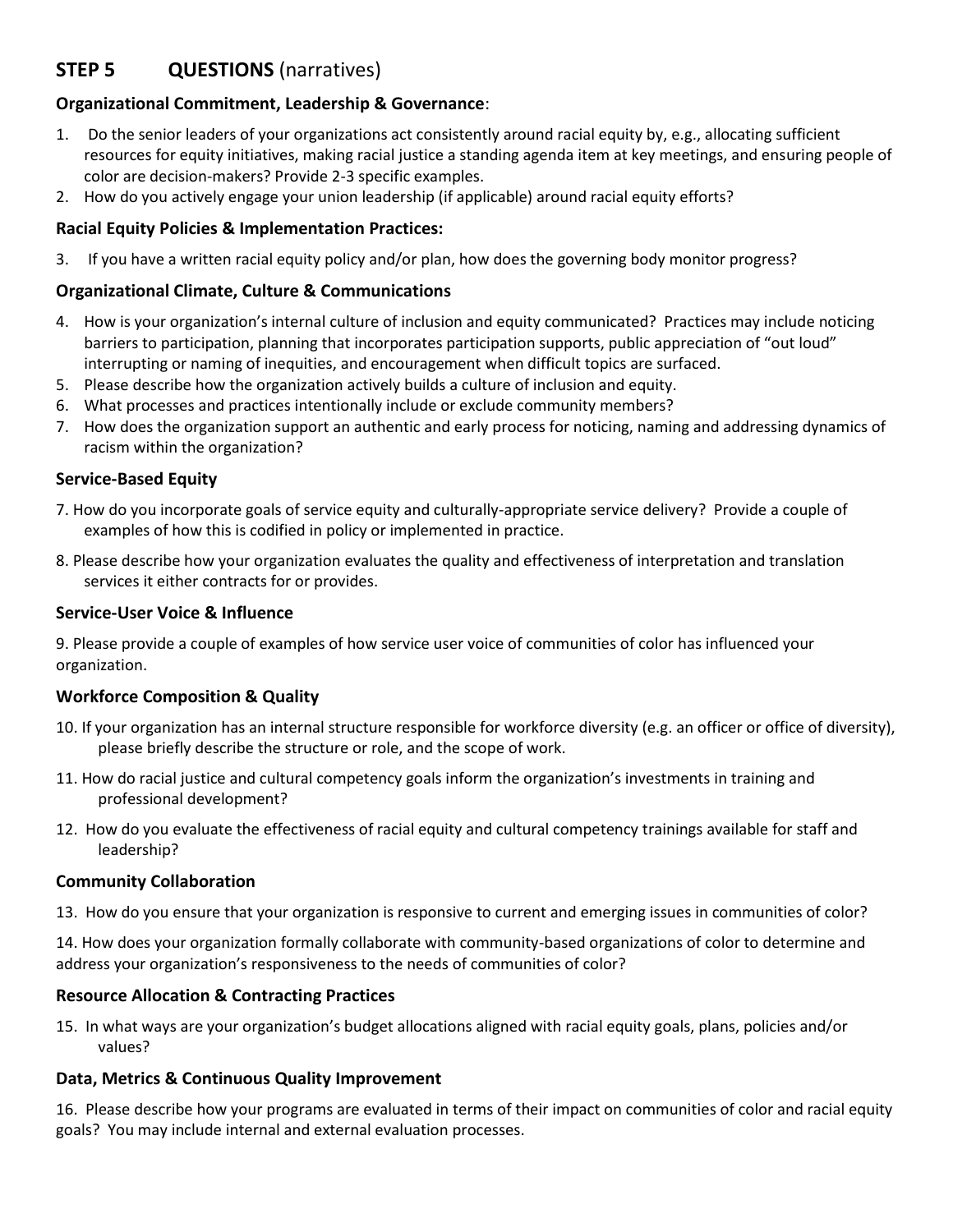# **Assessment tool: Integrated Version (un-stepped)**

This tool contains the same content as the "stepped" version of the assessment. Some organizations are interested in seeing the full set of questions on each domain of the assessment, and thus we have reproduced the tool here without the steps that separate content questions into different layers of questions.

# **Organizational Commitment, Leadership & Governance**

1. Has your organization made a public commitment to racial equity? If so, please describe how the commitment was made and who made it.

2. Does your organization have a mission statement that incorporates racial equity? If so, please attach.

3. Does your organization have an internal structure whose goal is to address issues of racial equity, e.g. an equity committee or council? If so, please describe the structure's scope of work and composition.

4. Do you collect the racial, ethnic and linguistic makeup of your board? If so, please attach.

5. Do the organization's senior leaders act consistently around racial equity, e.g. by allocating sufficient resources for equity initiatives, making racial justice a standing agenda item at key meetings, ensuring people of color are decision-makers? Please provide 2-3 specific examples.

6. Is your organization unionized? If so, how do you actively engage union leadership around racial equity efforts?

7. Is advocacy on behalf of racial equity seen as part of the organization's work?

8. Does the organization have a systematic review of racial equity? A systematic review refers to a planned and periodic gathering of facts and governing body discussion with community participation regarding the implications of the facts for the organization.

# **Racial Equity Policies & Implementation Practices**

9. Does your organization have a racial equity policy? If so, please attach.

10. Does your organization have a written racial equity plan with clear actions, timelines, people responsible for each action, indicators of progress and processes for monitoring and evaluation? If so, please attach.

11. If you have developed, or are developing, a written racial equity policy and/or plan were representatives, or are representatives, from communities of color participants in development?

12. If you have a written racial equity policy and/or plan, how are communities of color incorporated into ongoing implementation efforts?

13. If you have a written racial equity policy and/or plan, how does the governing body monitor progress?

# **Organizational Climate, Culture & Communications**

14. Does your organization visibly post materials in languages other than English?

15. Are there visible signs of your organization's commitment to racial equity in your primary physical location,

e.g. signage that states your commitment and/or physical representation of diverse communities?

16. Do you encourage or support difficult conversations about race in a safe, confidential, private space?

17. Are organizational materials assessed for racial bias and reviewed to ensure reflection of your community's diversity?

18. Describe your organization's primary physical space and what it may communicate to diverse stakeholders. Is it welcoming and accessible? Consider the use of height, open spaces, natural or artificial light, art, signage and visual representations.

19. Describe whether, and how, the organization's entrance area is welcoming and supportive of diverse individuals and families, e.g. is there comfortable seating and supports for those with children.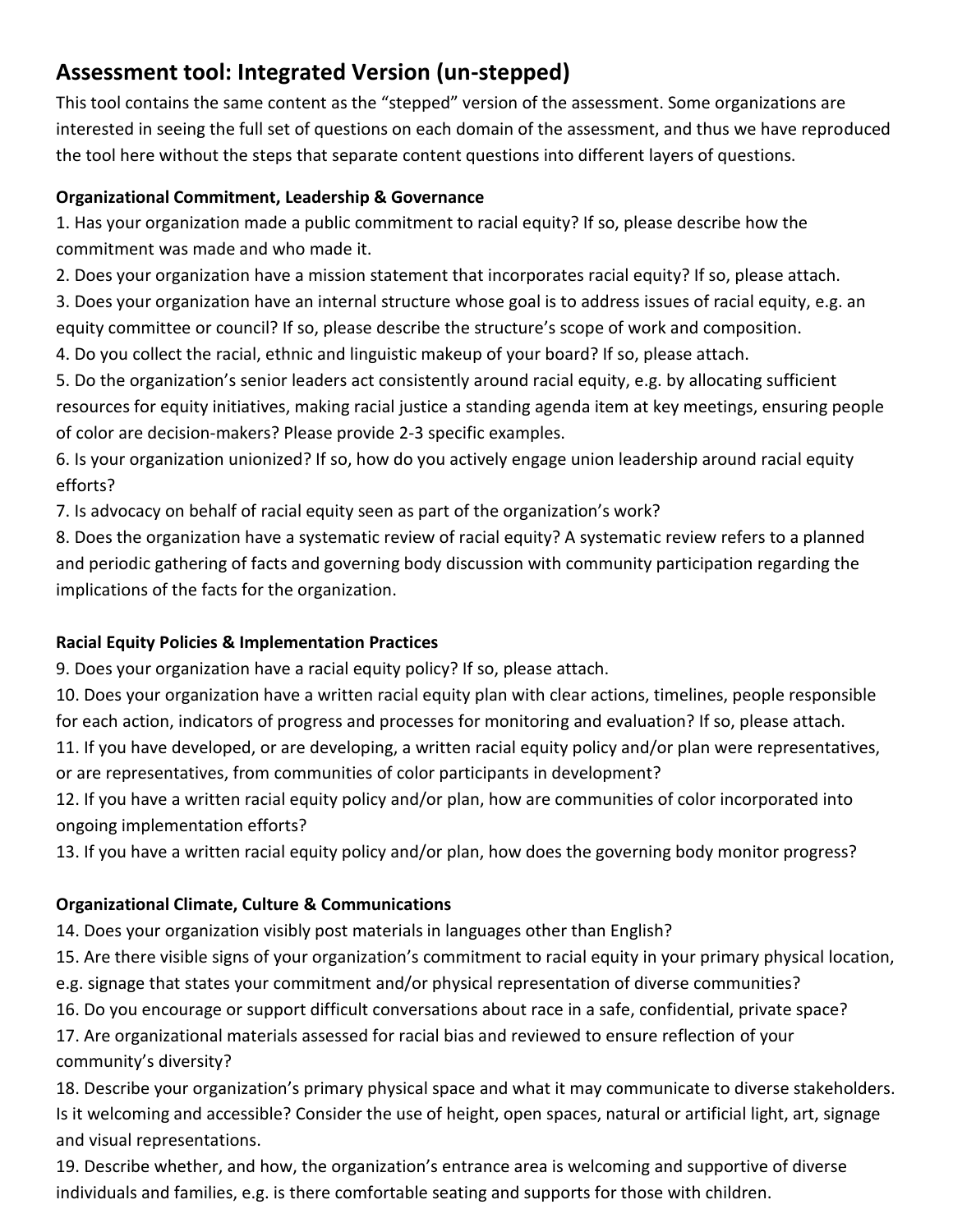20. Please provide a couple of examples of how your organizational meetings are conducted in a manner that supports equity and inclusion, and values diverse ways of speaking, thinking, debating, reflecting and making decisions.

21. What practices or structures does the organization have in place to support employees of color, e.g. mentoring, employee support groups, comprehensive orientations? Are there supports for employees of color to move into positions with low diversity?

22. How does your organization market, brand and/or message your equity initiatives?

23. How is your organization's internal culture of inclusion and equity communicated? Practices may include noticing barriers to participation, planning that incorporates participation supports, public appreciation of "out loud" interrupting or naming of inequities, and encouragement when difficult topics are surfaced.

24. Please describe how the organization actively builds a culture of inclusion and equity. What processes and practices intentionally include or exclude community members?

25. How does the organization support an authentic and early process for noticing, naming and addressing dynamics of racism within the organization?

#### **Service-Based Equity**

26. Do you provide language interpreter/translator services for people who speak languages other than English?

27. Do you collect racial, ethnic and linguistic data on your clients or constituents? If so, please attach.

28. Do you collect race and ethnicity data on each of the following:

- \_\_\_ those who request service
- \_\_\_ those who receive service
- \_\_\_ those referred for specific interventions
- \_\_\_ those who succeed and those who don't in your programs/services/schools?

29. When you make evidence-based decisions regarding communities of color (either collectively or as individual communities) do you review the decision with the impacted community?

30. Please provide a couple of examples of how race and ethnicity service-user data has informed your service delivery practices and decision-making regarding services.

31. How do you ensure that language services (translation/interpretation) are adequately aligned with community needs?

32. How do you incorporate goals of service equity and culturally-appropriate service delivery? Provide a couple of examples of how this is codified in policy or implemented in practice.

33. Please describe how your organization evaluates the quality and effectiveness of interpretation and translation services it either contracts for or provides.

#### **Service-User Voice & Influence**

34. Do you collect data on service-user or constituent satisfaction with your organization regarding racial equity? If so, do you share the findings with communities of color?

35. Please list organizational structures that ensure service-user participation by communities of color (e.g. program planning, service delivery, evaluation, quality improvement, hiring practices, performance appraisals, service user satisfaction).

36. Please provide a couple of examples of how service user voice of communities of color has influenced your organization.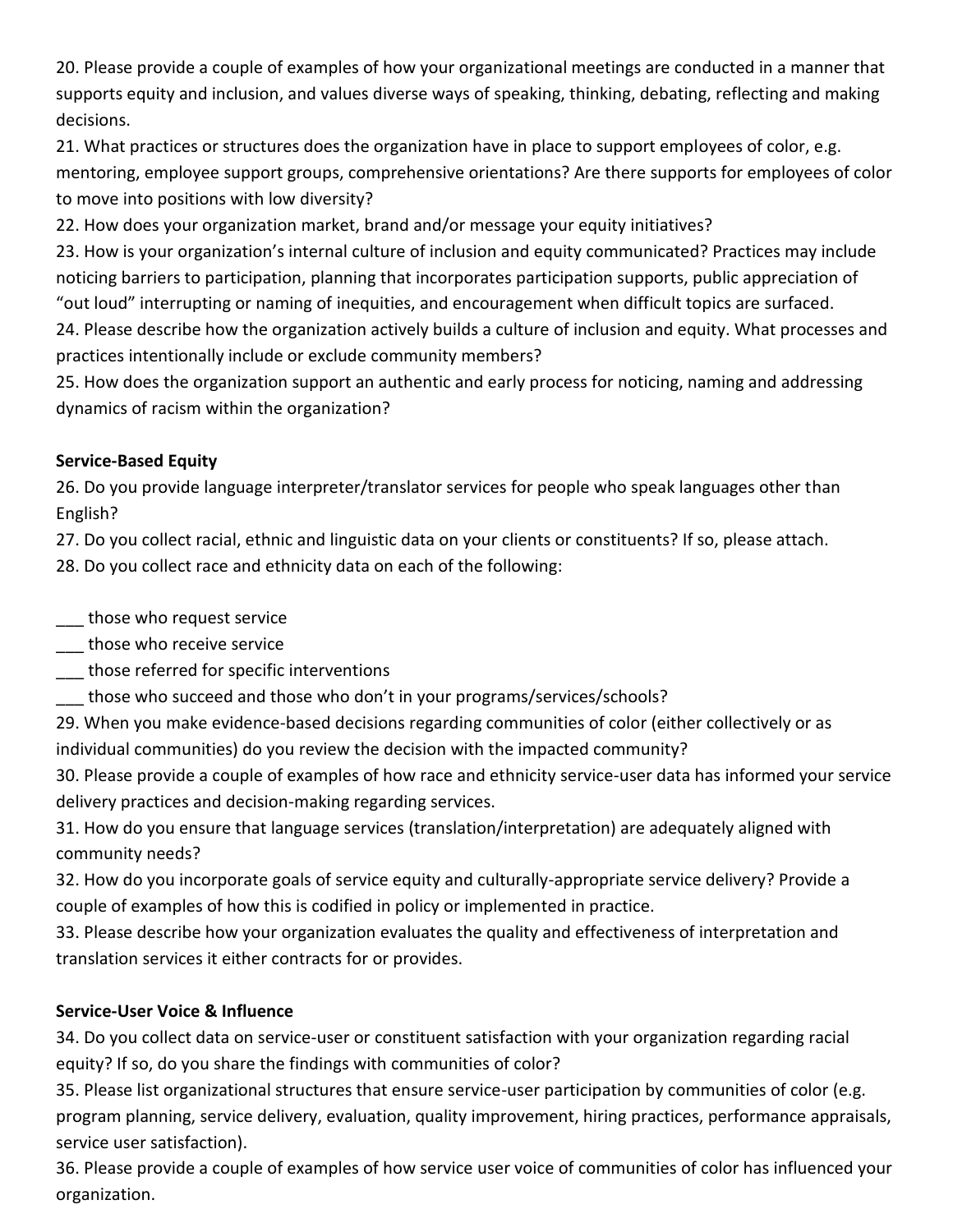# **Workforce Composition & Quality**

37. Do you collect the racial, ethnic and linguistic makeup of your workforce? If so, please attach.

38. Does your organization have written procedures to increase the recruitment, retention and promotion of people of color? If so, please attach.

39. If your organization is unionized, please describe the role of the union in promoting workforce diversity.

40. Does your organization have an internal structure or position dedicated to promoting workforce diversity, e.g. an officer of diversity or office of diversity? If so, please briefly describe the structure or role, and the scope of work.

41. Are racial justice knowledge, skills and practices incorporated into performance objectives (such as job descriptions and work plans) and appraisals/evaluations for staff?

42. Do performance appraisals/evaluations include progress on racial equity and cultural competency goals?

43. Are there effective formal and informal complaint procedures for staff regarding race-related complaints? 44. If you are subject to Title VI (which prohibits discrimination on the basis of race, color, and national origin in programs and activities receiving federal financial assistance), has the federal government ever found your organization non-compliant?

45. Are racial equity and cultural competency training and capacity building made available to your workforce? 46. Are racial equity and cultural competency training voluntary or mandatory?

44. If you are subject to Title VI (which prohibits discrimination on the basis of race, color, and national origin in programs and activities receiving federal financial assistance), has the federal government ever found your organization non-compliant?

45. Are racial equity and cultural competency training and capacity building made available to your workforce? 46. Are racial equity and cultural competency training voluntary or mandatory?

47. Do communities of color in your area participate in the development and evaluation of racial equity and/or cultural competency trainings available for your staff?

48. Please list your organization's key priorities related to cultural and linguistic competencies for staff and leadership.

49. How do racial justice and cultural competency goals inform the organization's investments in training and professional development?

50. How do you evaluate the effectiveness of racial equity and cultural competency trainings available for staff and leadership?

# **Community Collaboration**

51. Does your organization have formal partnerships with organizations of color?

52. Does your organization allocate resources for engagement and outreach in communities of color?

53. Do you have a method in place to assess the overall satisfaction of communities of color with your organization?

54. In what ways are communities of color formally recognized as key stakeholders in organizational decisionmaking?

55. How do you ensure that your community engagement practices with communities of color are culturallyappropriate for particular communities of color? Please include some specific practices.

56. How do you ensure that your organization is responsive to current and emerging issues in communities of color?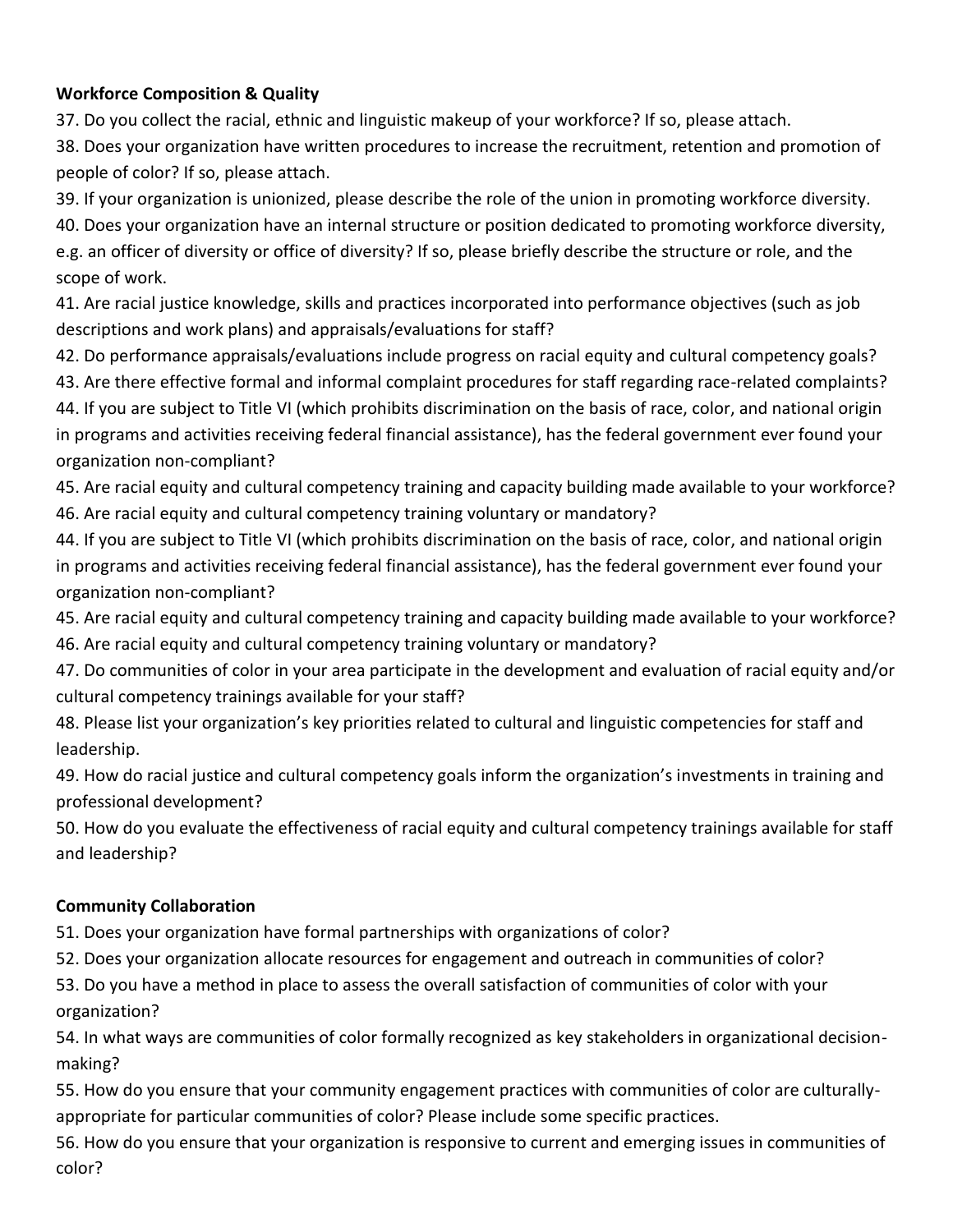57. How does your organization formally collaborate with community-based organizations of color to determine and address your organization's responsiveness to the needs of communities of color?

## **Resource Allocation & Contracting Practices**

58. Does your organization have a Minority, Women & Emerging Small Business (MWESB) policy? If so, please attach.

59. Does your organization routinely collect data on MWESB utilization? If so, please attach and disaggregate if possible into minority, women, and emerging small business.

60. If your organization has equity practices and policies, do you require your vendors and contractors to adhere to the same practices and policies?

61. Please provide a couple of examples of how racial justice values influence your organization's investments. 62. In what ways are your organization's budget allocations aligned with racial equity goals, plans, policies and/or values?

#### **Data, Metrics & Continuous Quality Improvement**

63. Does your organization have a written policy or formal practice regarding the collection of race and ethnicity data? If so, please attach.

64. If you collect race and ethnicity data (either workforce or constituency), are you able to disaggregate your data into the following communities: African, African American, Asian, Pacific Islander, Latino, Native American and Slavic? If you collect race and ethnicity data, are individuals able to self-identify their race and ethnicity?

65. If you collect race and ethnicity data, are individuals allowed to designate multiple races and/or ethnicities?

66. Do you reveal race and ethnicity data in a way that is accessible to your staff?

67. Do you reveal race and ethnicity data in a way that is accessible to the public?

68. Does your organization meet regularly with leaders from communities of color specifically to discuss racial equity within your organization?

69. Please provide a couple of examples of how race and ethnicity data from within your organization has affected your services, investments or employment practices.

70. Please describe how your programs are evaluated in terms of their impact on communities of color and racial equity goals? You may include internal and external evaluation processes.

# **Please collect the attachments that are included on page 15 of this package.**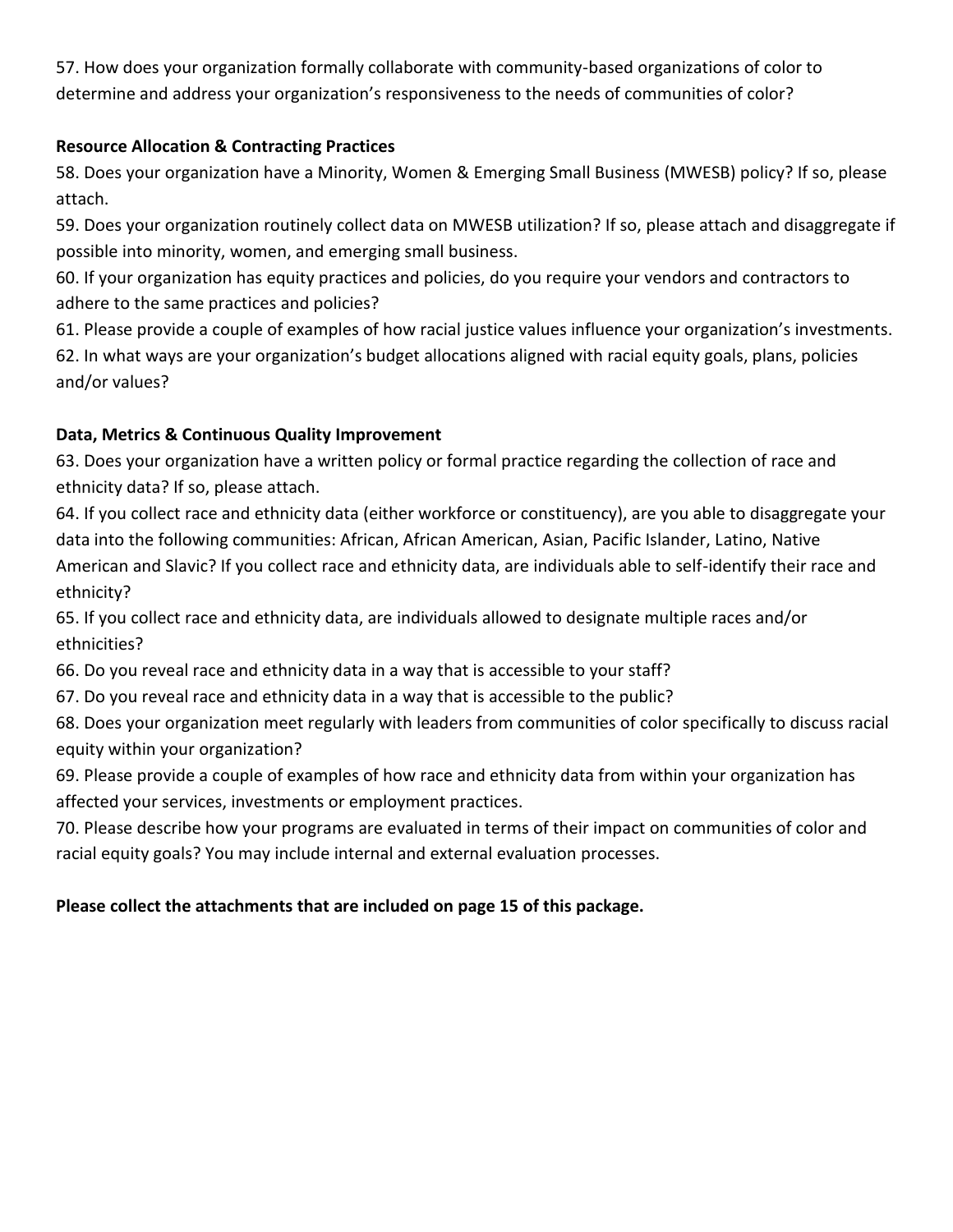#### **ATTACHMENTS**

Directions: Please provide the following attachments if they are available and applicable to your organization.

- Organization's mission statement that
- Completed governing body racial diversity template
- Racial Equity Policy
- Written racial equity plan
- Completed client or constituent racial diversity template
- Any written standards your organization has that guide language accessibility, including translation and interpretation practices.
- Written plan to diversify your workforce
- Minority Women-owned and Emerging Small Business policy.
- Minority Women-owned and Emerging Small Business utilization disaggregated, if possible, into M, W, and ESB.
- Any written practices or standards your organization has regarding racial and ethnic data collection or usage
- Any written document your organization has that outlines how racial equity outcomes are monitored and evaluated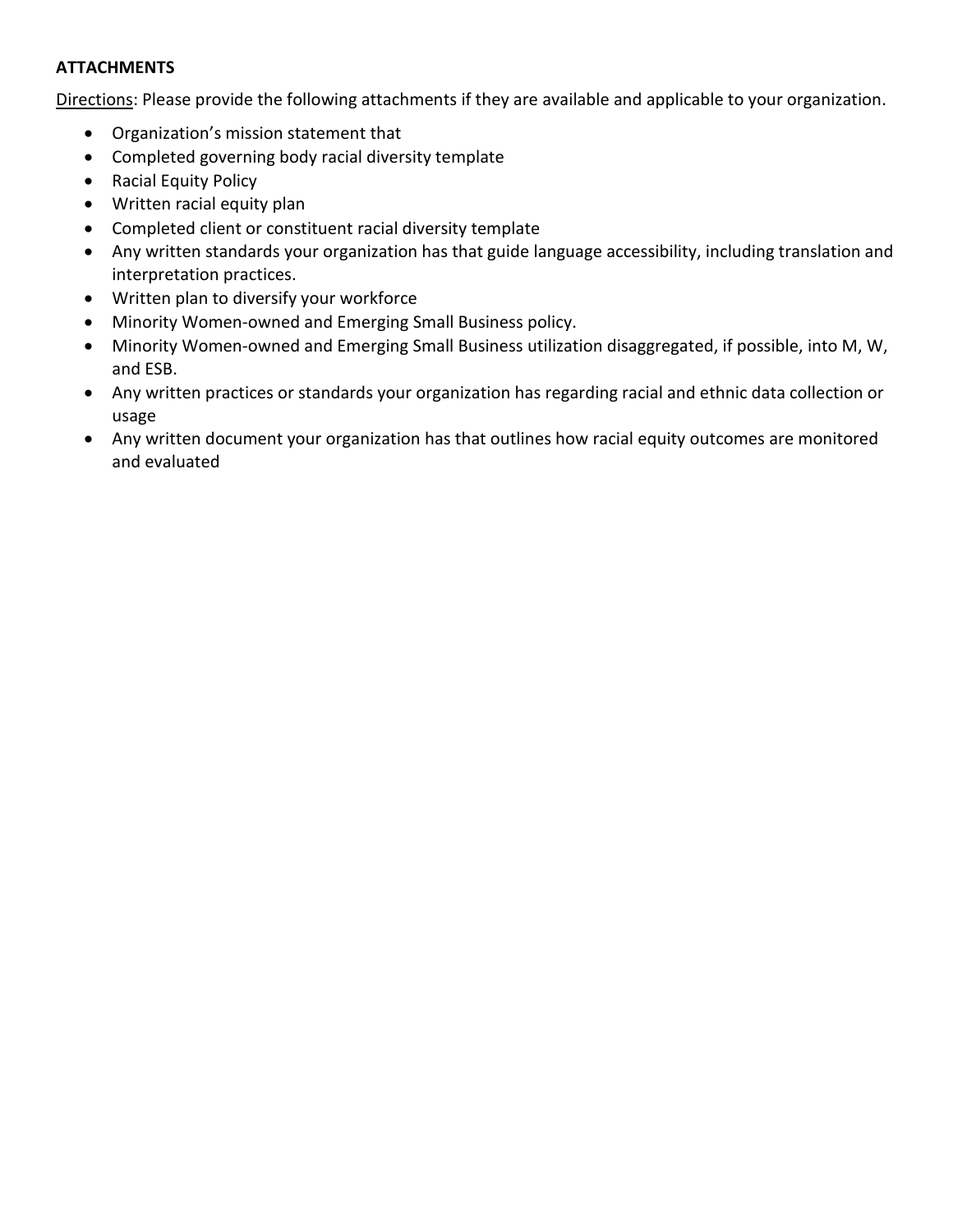#### **Assessment & Accountability Tool Summary Document**

Eliminating Disparities in Child & Youth Success A Collaborative of the All Hands Raised Partnership

This one-page summary should be completed after an organization completes the Assessment & Accountability Tool.

**Organizational Overview** (Please provide a 5-10 sentence description of your organization):

**Strengths** (Based on the results of the Tool)

**Gaps** (Based on the results of the Tool)

**Possible Action Areas** (Based on the results of the Tool these are three actions that we will take in the next 12 months)

**Reflections** (Based on your use of the tool provide feedback that can help improve the tool's usability)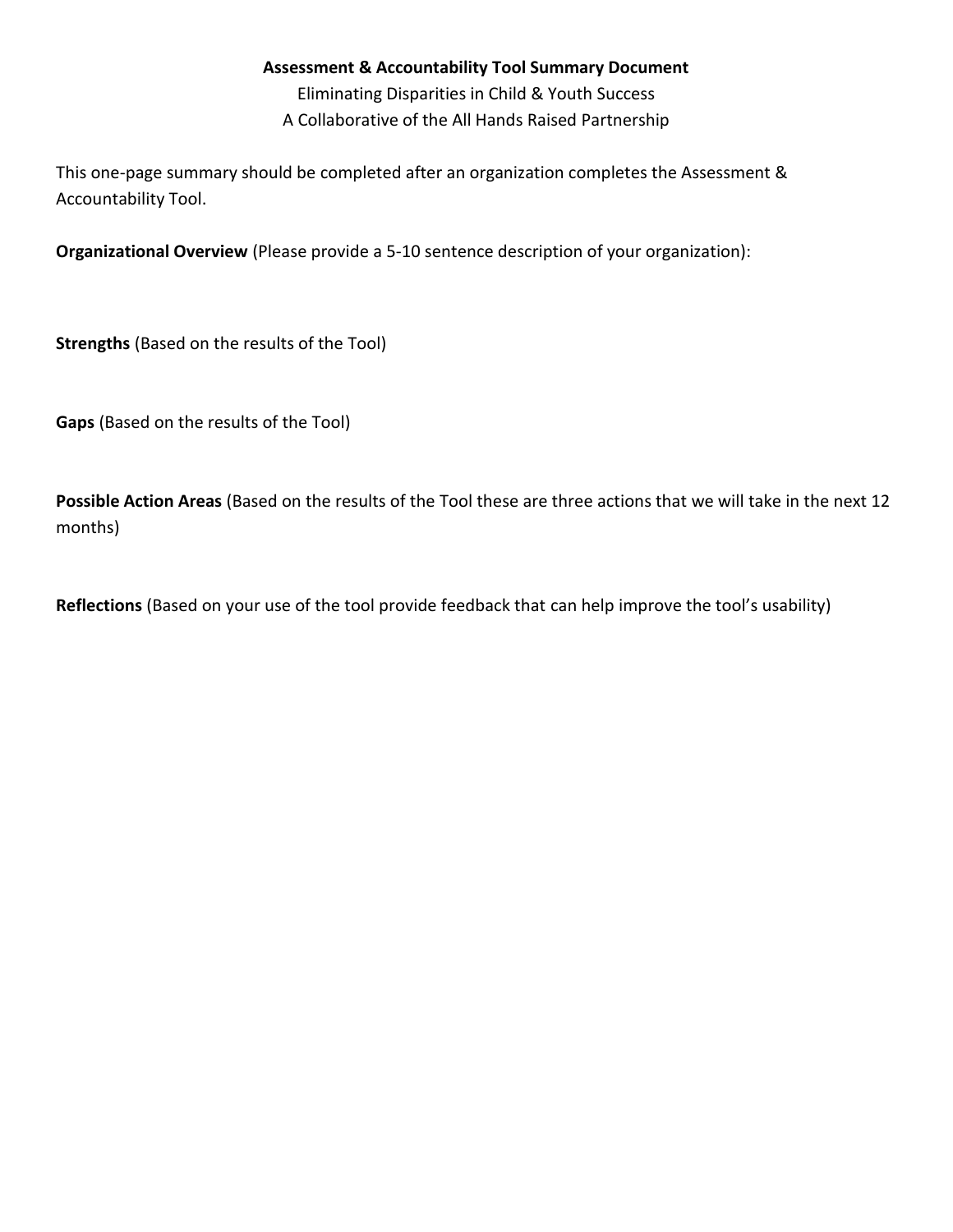# **Bibliography**

Andrulis, D., Delbanco, B., Avakian, L., & Shaw-Taylor, Y. (1998*). The Cultural Competence Self-Assessment Protocol for Health Care Organizations and Systems*. Retrieved from http://erc.msh.org/provider/andrulis.pdf. Annie E. Casey (2009). Institutional Assessment Quiz*.* In *Advancing the mission: Tools for equity, diversity and inclusion*  (pp. 31-34).

Retrieved from http://www.aecf.org/~/media/Pubs/Other/A/AdvancingtheMissionToolsforEquityDiversityand/respect.pdf.

Balajee, Sonali S., et al., (2012). *Equity and empowerment lens (Racial justice focus).* Portland, OR: Multnomah County.

Bell, J., Ridolfi, L., Finley, M. & Lacy, C. (2009). *The keeper and the kept: Reflections on local obstacles to disparities reduction in juvenile justice systems and a path to change*. San Francisco, CA: W. Haywood Burns Institute.

Bowen, S. (2004). *Assessing the responsiveness of health care organizations to culturally diverse groups.* Ph.D. thesis, University of Manitoba.

Bowen, S. (2008). Beyond self-assessment: Assessing organisational cultural responsiveness. *Journal of Cultural Diversity, 15*(1), 7-15.

*Brach, C. & Fraserirector, I. (2000). Can cultural competency reduce racial and ethnic health disparities? A review and conceptual model. Medical Care Research and Review, 57(1), 181-217.* 

*Canadian Coalition of Municipalities Against Racism and Discrimination (2012). Developing a plan of action.* Geneva: UNESCO.

Cross, T., Bazron, B., Dennis K., & Isaacs, M., (1989). *Towards a culturally competent system of care, Volume* I. Washington, D.C.: Georgetown University Child Development Center, CASSP Technical Assistance Center.

Curry-Stevens, A. (2012). *Planning grid tool prepared for consideration by Eliminating Disparities Collaborative*. Unpublished.

Evaluation Tools for Racial Equity (no date). *Guiding questions – Doing your evaluation*. Downloaded from http://www.evaluationtoolsforracialequity.org/evaluation/question.PDF.

Gozu, A., Beach, M., Price, E., Gary, T., Robinson, K., Palacio, A., Smarth, C., Jenckes, M., Feuerstein, C., Bass, E., Powe, N. & Cooper, L. (2007). Self-administered instruments to measure cultural competence of health professionals: A systematic review. *Teaching and Learning in Medicine, 19*(2), 180–190

Jackson, B. & Hardiman, R. (2006). *Continuum on becoming an anti-racist, multicultural institution.* Retrieved from https://www.churchpublishing.org/media/5205/ContinuumAnti-Racist.pdf.